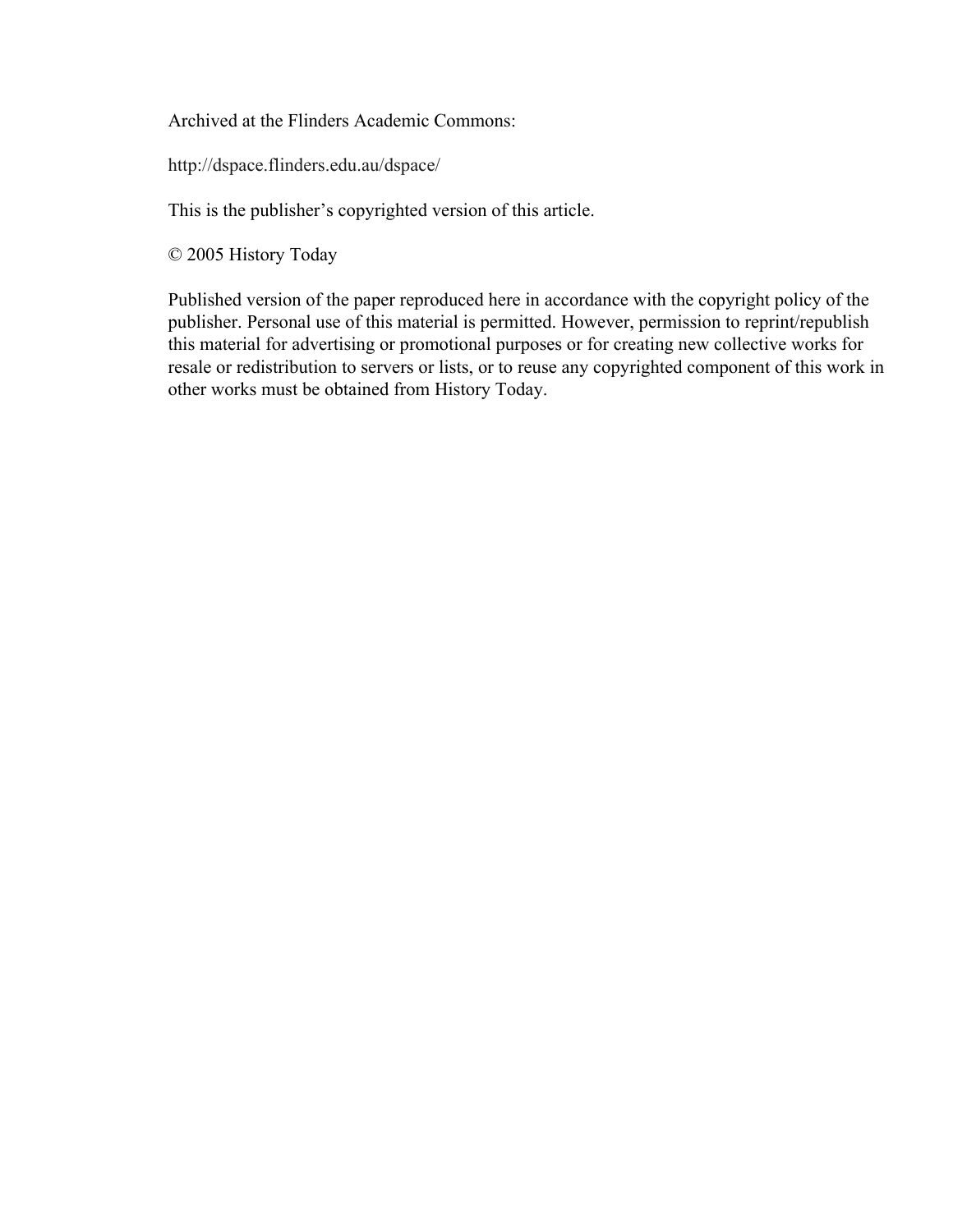CROSS **CURRENT** 

'0;

## **PooteringAbout**

Peter Morton reminds us that, a century before an bombings or the lessons of the Bloody Sunday Adrian Mole, there was Charles Pooter.

I N Adrian Mole and the Weapons of Mass Destruction, the latest of her hilarious fictive diaries, Sue Townsend sends her hero to a ceremony. Too late he discovers that the front of his trousers is stained with dried evaporated milk. He spends the occasion slightly crouched, 'with my hands flat against my thighs, like a man who was about to bend down and pat the head of a small child'. It is yet another of Mole's humiliating moments.

Or, one might say, another 'Pooterish' moment (the adjective is in the Oxford English Dictionary). For as Mole ages, and he is now in mid-life, the more he is coming to resemble his great late-Victorian original, Charles Pooter, the hapless suburban clerk of *The Diary of a Nobody.*  Indeed, Pooter experiences an analogous moment at the theatre, when his patent bow-tie falls from the balcony into the stalls below. Fortunately Pooter is bearded; so 'to hide the absence of the tie I had to keep my chin down the rest of the evening, which caused a pain at the back of my neck.'

Originally a serial that appeared in the comic magazine *Punch* in 1888-89, *The Diary of a Nobody* was the creation of the brothers George and Weedon Grossmith. George was then a star of the D'Oyly Carte opera company and took the lead

role in many of Gilbert and Sullivan's comic operas (he was playing in a revival of *The Pirates of Penza nee* when the *Diary* appeared); Weedon was a comic actor and, later, a playwright and novelist. Today the *Diary* is their only memorial. Curiously, the first reviews were unenthusiastic -'a photographic representation of middle-class boredom and horseplay' snarled the highbrow journal *Athenaeum* - which is probably why the Grossmiths avoided any public reference to it afterwards. But it has never been out of print since the book version appeared in 1892, and it has inspired many comic novelists, from Anita Loos and Evelyn Waugh in the 1920s to Keith Waterhouse and Helen Fielding in more recent times.

The months leading up to the Iraq War provide a menacing backdrop to Sue Townsend's account of Adrian Mole's tragi-comic life at Rat Wharf, Leicester. By contrast, in *The Diary of a Nobody* the months between April 1888 and July 1889 are filled exclusively with the private concerns of the people living at The Laurels, Brickfield Terrace, Holloway. Charles and Carrie Pooter are not given to musing on, say, the Feni-

28 HISTORY TODAY OCTOBER 2005

riots; nor does the East End's 'autumn of terror' rate a mention, even though the Jack the Ripper murders occurred while the *Diary* was running in *Punch.* Pooter is a man whose breakfast philosophizing focuses on his plate rather than his newspaper: 'I cannot and will not eat cushion of bacon. If I cannot get streaky bacon I will do without anything.

 $178$ 

 $2005$ 

But that matters little. The *Diary* works on us in the same paradoxical way as Pepys' real diary: the more humdrum the detail, the more mes-

meric the effect. The *Diary* is a grab-bag of all the minutiae of English life at the end of the 1880s. I have noted more than two hundred such allusions: a short list might include the heavy use of contemporary slang and songs, the social aspects of bicycling,<br>manicuring, spiritualist manicuring, seances, smocking, ballooning (an allusion to the terrifying leaps, that summer, from high above Alexandra Palace by 'Professor' Thomas Baldwin, using an umbrella-like parachute), hats like coal-scuttles, 'Aesthetic' affectations (writing in white ink), Christmas cards with surprisingly bold sexual jokes, five-foot long parasols ('I told her it

was ridiculous. She said: "Mrs James, of Sutton, has one twice as long;" so the matter dropped'), Pooter's disastrous investment in Chlorates (a sly allusion to the activities of John North, the flamboyant Nitrate King), and the vile weather (the summer of 1888 was atrocious, possibly due to the effects of the Krakatoa eruption of 1883).

More substantially, if one reads between the lines, the *Diary* reveals much about the lowermiddle-class English life of that day. It is striking, for instance, how well the Pooters can live on Charles's senior clerk's salary of about £250 a year. They can afford a three-storey terrace for just two people in an inner London suburb, but today the little house near Archway, which may have been the Grossmiths' model for The Laurels, is split into flats. Pooter's working hours do not seem arduous even by modern standards. He has to put in a half-day on Saturdays, but it's acceptable for him to arrive at 9.15am daily. He always lunches out in a restaurant and his halfhour commute between Holloway and the City by horse-bus means he is always home for 'tea' or 'meat-tea' if there are visitors - by 6.30pm.

Peter Morton Is Associate Professor of English, Flinders University, Adelaide, South Australia.

Nor do the domestic labours of his wife Carrie



Reproduced with permission of the copyright owner. Further reproduction prohibited without permission. 20113014066

'I seized her round the waist, and we were silly<br>enough to be executing a enough to be executing a wild kind of polka when Sarah entered.' April 30th, 1888.